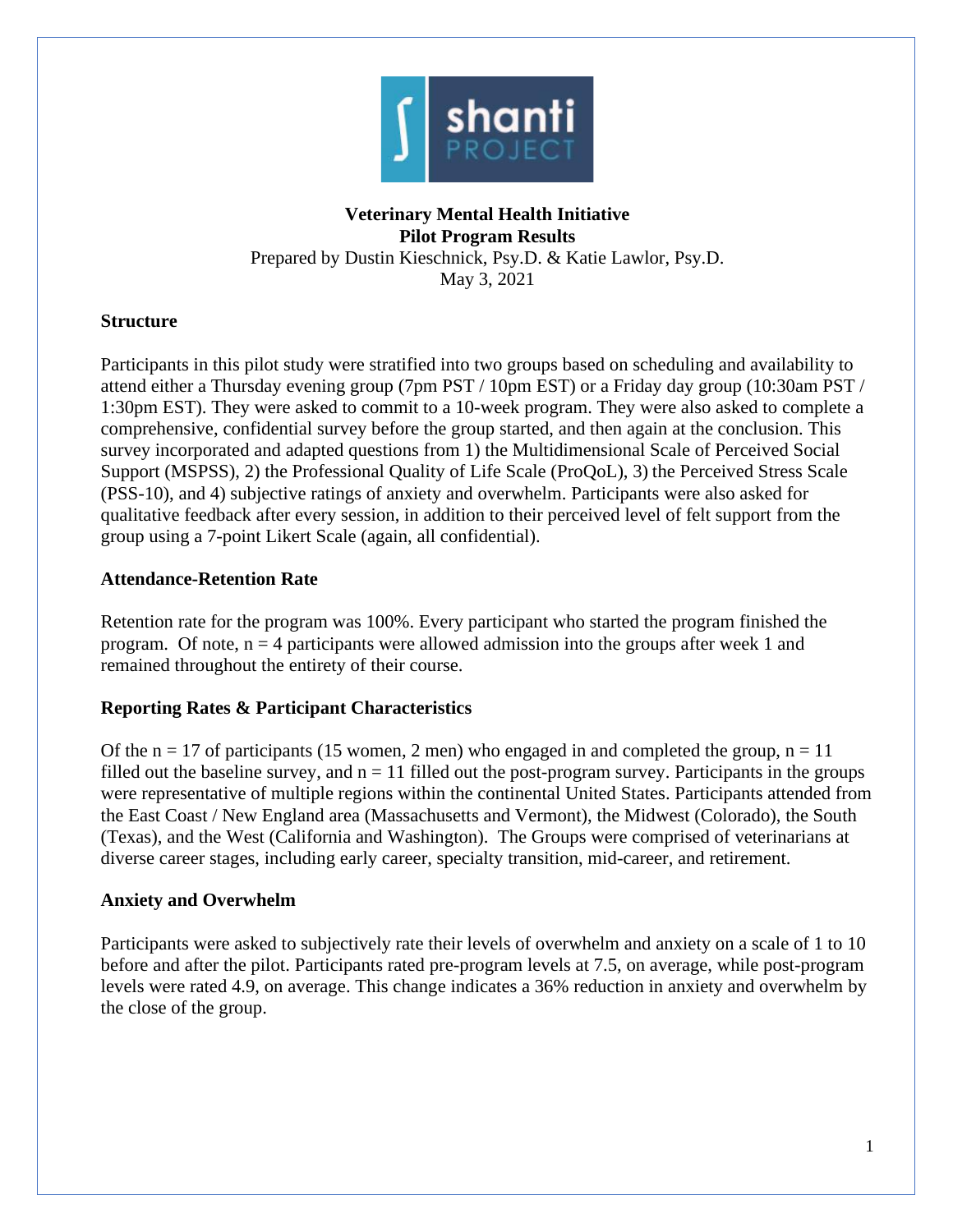## **Perceived Support from the Group (Felt Support)**

Felt support was examined using a 4-item questionnaire that was administered after each group. Utilizing a Likert Scale ranging from 1 to 7 (with 1 being "Very Strongly Disagree" to 7 being "Very



Strongly Agree"), the questionnaire asked how much participants 1) felt supported by others in the group, 2) felt able and comfortable in sharing with the group, 3) felt that group members understood the problems they brought to the group, and 4) felt that the group was helpful. The chart illustrates the change in these factors over the course of the 10-week pilot.

### **Satisfaction, Burnout, and Trauma**

We used the Professional Quality of Life Scale (ProQoL) to evaluate overall job satisfaction (compassion satisfaction), burnout, and vicarious traumatization within our participant sample. The ProQoL measures these dimensions across 3 scales: Compassion Satisfaction, Burnout, and Secondary Stress.

Compassion Satisfaction is a proxy for job satisfaction, and high scores on this scale indicate general positive emotions related to a participant's work environment. Results from the baseline survey found that pilot participants had, on average, a moderate level of job satisfaction. At the conclusion of the program, 64% of participants reported increases in job satisfaction.

The Burnout Scale addresses the emotional, mental, and/or physical exhaustion caused by an intense work environment, demanding caseload, limited access to resources, and/or inadequate organizational support (among other variables). It is frequently associated with feelings of hopelessness, incompetence, and difficulties in coping at work. It must also be noted that burnout is often accompanied by feelings of intense anxiety. At the onset of the program participants reported, on average, a moderate level of burnout. At the end of the program, 64% of participants reported a reduction in burnout.

The Secondary Traumatic Stress Scale within the ProQol measures the effects of exposure to traumatic and/or extremely stressful events (commonly referred to as vicarious traumatization). Veterinarians are frequently responsible for making life and death decisions, and are trained to perform euthanasia. They are also witness to animal neglect and abuse. This measure seeks to assess the level of vicarious traumatization in participants. At the outset of the program, participants reported moderate to high levels, on average, of vicarious traumatization. After completing the pilot, 45% reported a reduction in vicarious traumatization.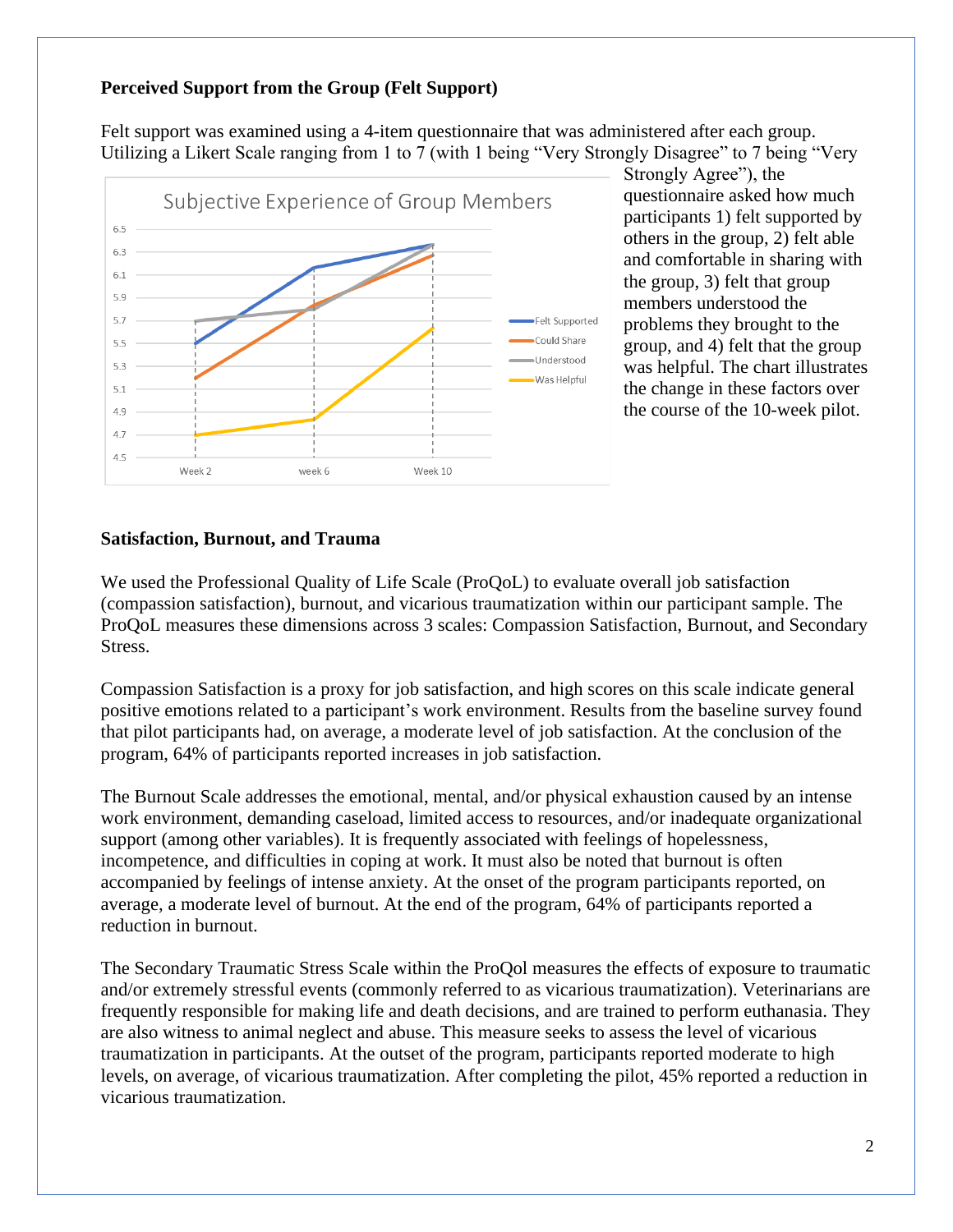## **Perceived Life Stress**

We attempted to gauge overall life stress in pilot participants by utilizing the Perceived Stress Scale (PSS-10). This 10-item measure is the most frequently used psychological instrument for measuring the perception of stress. At the commencement of the program, participants averaged moderate to high levels of perceived stress. At the conclusion, 73% of participants reported reductions in overall stress.

Of note, on an item-level analysis, one question asks how confident participants have felt with their ability to handle personal challenges at work. At the close of the program, 73% of participants reported an increase in their confidence to handle these challenges.

In contrast, on the item that asks how often a participant can control frustrations in their life, only 10% of participants reported improvements in the frequency with which they could regulate these. This is a notable finding because it appears to indicate that participants were able to increase their coping efficacy despite being unable to control environmental stressors, which by proxy, indicates an increase in resilience.

# **Perceived Social Support**

In addition to felt support by the group, we analyzed social support from a multi-dimensional perspective. The Multidimensional Scale of Perceived Social Support (MSPSS) examines a participant's subjective view of support from family members, work colleagues, friends, and/or a significant other.

In the initial administration, most participants identified that they predominantly derive social support from their significant other and/or family members. At the conclusion of the pilot, 73% of participants reported higher levels of overall social support, while 55% reported higher levels of social support across more than one domain. 45% of participants reported increases in social support at work and from family, while 64% reported an increase in social support from friends. Social support from significant others did not change from pre- to post-survey, but was already reported as significantly high.

### **Qualitative Feedback**

Confidential qualitative feedback was solicited after every group via free-text questions asking 1) what the most helpful aspects of the group were, and 2) what the least helpful aspects of the group were. We also asked for suggestions.

Helpful aspects of the pilot mentioned were:

- *Being able to set time aside to focus on myself with the support of others.*
- *Hearing and relating to other vets' stories.*
- *Other veterinarians who understand almost exactly what I mean.*
- *It's very helpful to hear what other vets are going through.*
- *Hearing vets share about issues that I have had, and similar resulting feelings about our unique situation. Being able to share not only my problems but also the positive skills I've learned to deal with hard situations. Example: not feeling responsible when an animal can't be saved when owner brings it in near death.*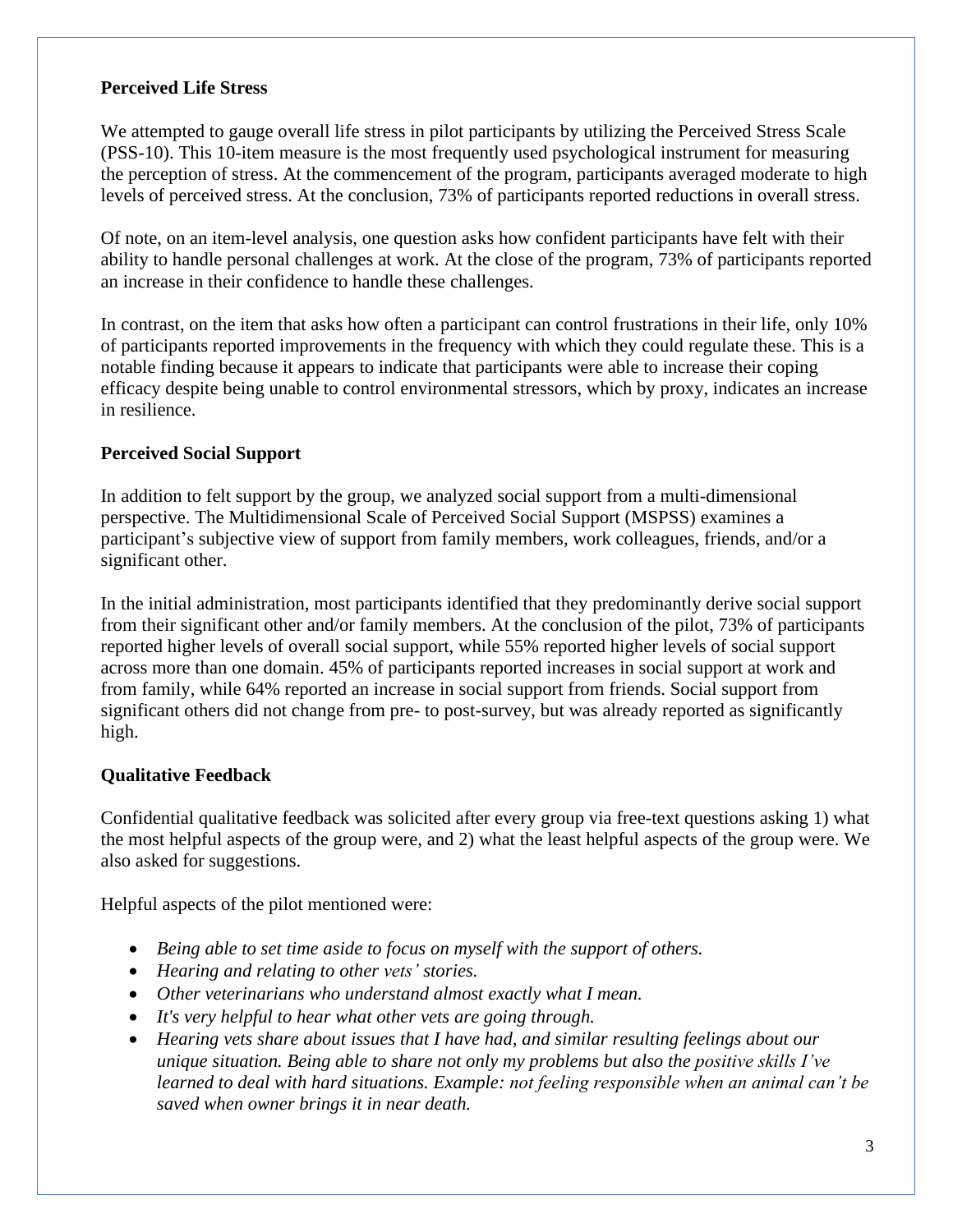- *Hearing from others and getting to know them.*
- *Meeting others with both similar and different struggles than my own.*
- *Talking with others who understand the things vets are faced with daily.*
- *Discussing day-to-day experiences with the other group members and feeling understood, validated, and heard by my colleagues.*
- *Feedback from group member regarding my communication issues at work; hearing others speak of their communication issues and knowing I am not alone.*
- *Focusing on trying to help others. Hearing how others' weeks went.*
- *Hearing solutions or ideas to another person's painful story.*
- *Hearing others' similar stories of what one person went through and reported on this week.*
- *I love that it is a small group which gives room for everyone to voice their struggles, and that everyone is so supportive. I know that everyone truly understands, it helps to know that I'm not alone in my struggles.*

Least helpful aspects of the program mentioned were:

- *Don't have much that wasn't helpful from last night. First two groups I felt that I didn't connect well about the grief over my own animal dying. However that is probably better dealt with on one on one, which Katie has generously made time to talk to me in three days.*
- *Didn't feel like we got into any topic in depth enough because everyone had something to share after the tragedies this week (veterinarian suicides).*

# Suggestions:

- *10-weeks is too long of a time commitment for most veterinarians. We typically receive our schedules for 6 weeks or 2 months at a time. A 6 week-group would be preferred, with the option to join future groups.*
- *This is a lengthy commitment to make in advance now that the vaccine is in play and the weather is getting warmer.*
- *Is there a more concise name we could use when sharing this program with colleagues? The group name adequately described the content, however I find myself not being able to remember it.*
- *Specialty groups for Emergency veterinarians, and transition from vet school to practice.*

# **Clinical Implications and Discussion**

Overall, the Veterinary Mental Health, Support, and Resiliency Group demonstrated efficacy as a program.

Participants reported significant increases in felt support, which is a crucial element in fostering resilience. Felt support is also associated with the development and implementation of greater coping strategies.

Moreover, perceived increases in social support indicate that the experience of being in a safe and understanding professional peer support group can extend to other areas and domains of life, including relationships with family, work colleagues, and friends.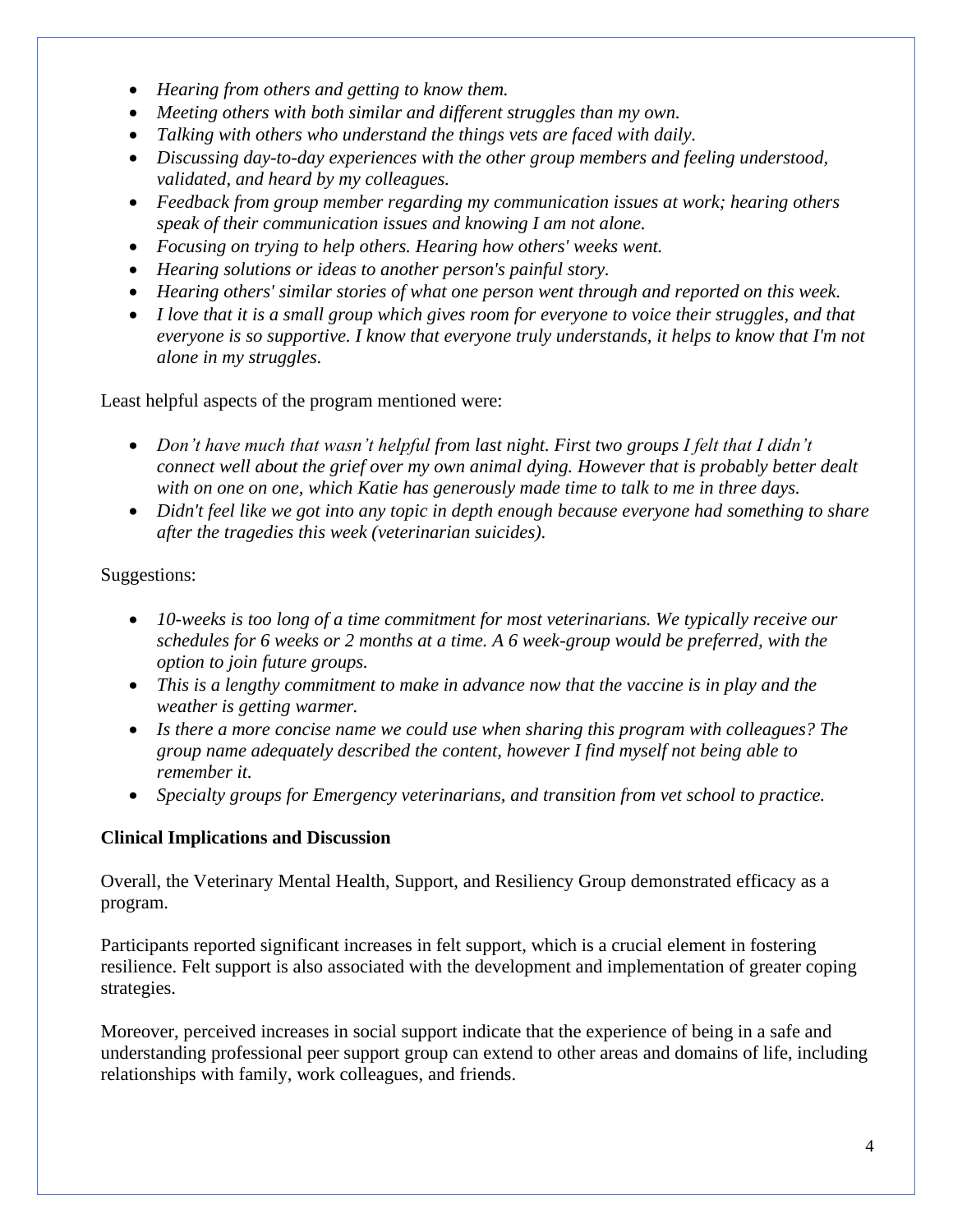Additionally, participants' levels of anxiety and overwhelm decreased throughout the course of the pilot; this is possibly associated with a greater sense of self-efficacy in managing situations that arise in the workplace. This was also indicated in item-level analysis that showed increased confidence in capability despite the inability to control frustrating situations or events that arose. Qualitative feedback received also echoes this sentiment.

The pilot exhibited a moderate impact on overall life stress, job satisfaction, burnout, and vicarious traumatization. The fact that this group had even a moderate effect however is promising, given that those domains are inclusive of many uncontrollable variables. For example, an increase in perceived felt and social support does not necessarily make a practice environment more tolerable to work in, or resolve a professional interpersonal conflict. However, a group such as this can provide psychoeducation on tools and strategies to manage these situations more effectively. In other words, this group may not directly impact the specific situations causing participants' stress, but rather can impact the ability of the participant to efficiently respond to the stressor, while also offering a nonjudgmental space to troubleshoot with professional peers.

Indeed, professional peer support programs facilitated by mental health clinicians have been shown to:

- Promote connectiveness and supportive relationships among participants;
- Provide effective coping and problem-solving skills;
- Identify individuals at greater risk and connect them to mental health resources; and
- Offer access to confidential, timely, effective treatment.

In turn, the evidence-based benefits of attending a professional peer-support group include:

- **Normalization and Validation**: Professional peer groups normalize and validate occupationrelated stressors, in addition to the specific concerns veterinarians take home with them at the end of the day.
- **Protective Factors**: These groups encourage asking for help and discovering what other vets have done in similar situations.
- **Disclosure:** Sharing concerns with fellow vets can aid participants in making sense of what they're going through and remind them they are not alone.
- **Community Engagement:** By participating in a group, veterinarians are giving back to their professional community via their commitment to both current and future members (as the program grows and improves).
- **Health:** Involvement in such groups has been shown to result in enhanced physical health, reduced stress, decreased mood symptoms, reduced engagement in avoidance strategies, and a lower risk of self-harm and suicide.